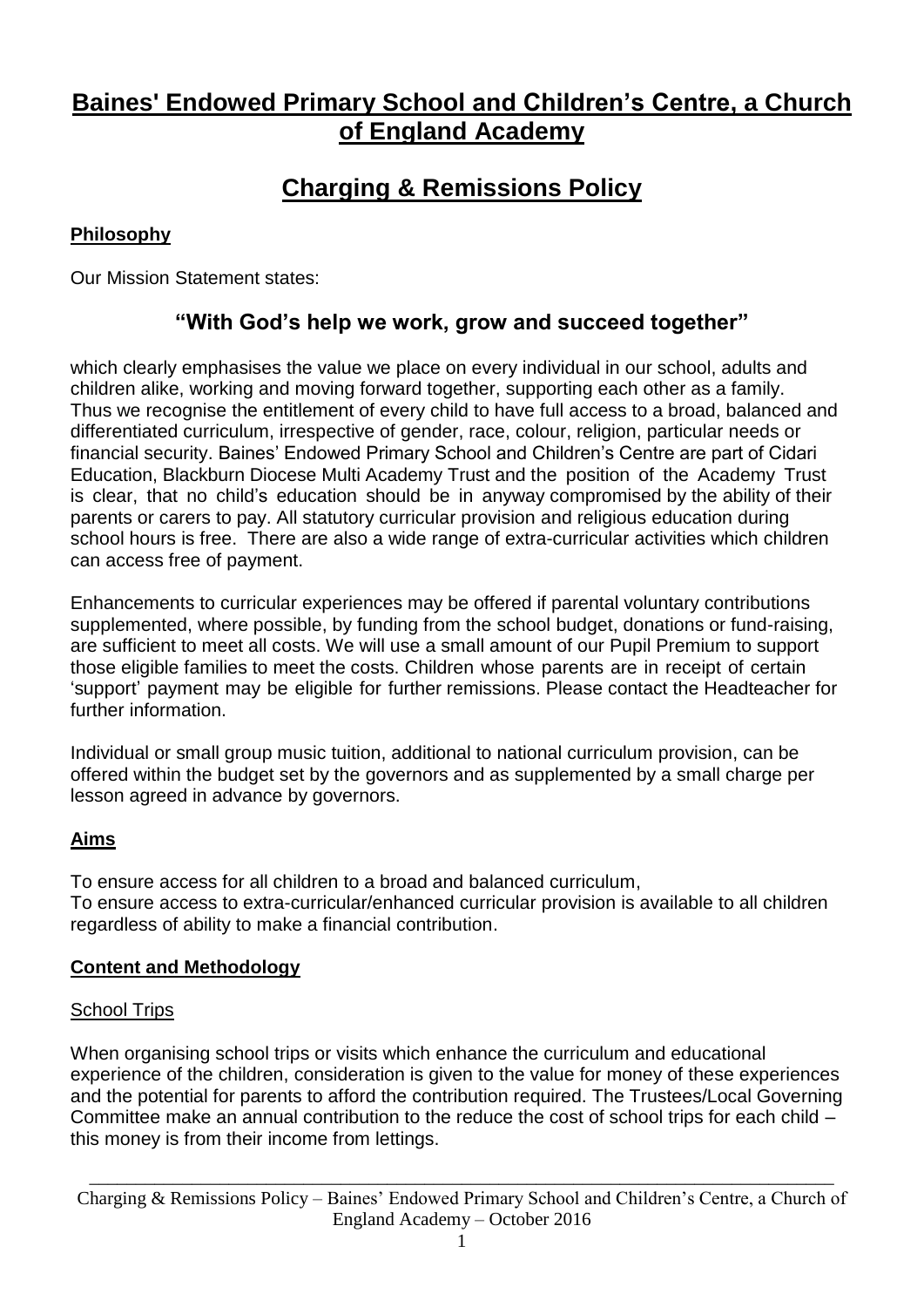If it is decided that the trip should go ahead the costs are divided between the numbers of children to be invited to go. Parents are invited to make payment of this as a voluntary contribution. A decision is taken in advance as to the maximum funding available to supplement parental contributions. If sufficient voluntary contributions are not made, the trip is cancelled. If a trip goes ahead, it may include children whose parents have not paid any contribution if they have returned their permission slip.

Parents have a right to know how each trip is funded. The school provides this information on request.

# Residential Visits

Each year a residential visit for Y6 is organised for them to take part in adventure activities. Parents pay the full cost of this visit. In cases of hardship school may reduce the cost to a family, supplementing the parental contribution from the field trip budget. Children who do not go on the residential visit are offered a range of activities within school and day trips out of school in line with the above paragraphs. These visits may be supplemented from the field trip budget. Pupil premium money will be used to supplement the parental contribution to the maximum of £100 per child.

### Music Tuition

Since music is part of the National Curriculum, charges are not made for class/group musical activities provided to meet statutory requirements – DfES circular 2/89 paragraphs 38-41. Charges are not made for involvement in the school choir or extra curricular music tuition undertaken by members of staff. There is a charge for individual and group music tuition not part of the National Curriculum. The peripatetic music teachers teach individual or small group lessons. We make a standard charge of £3.50 per child per lesson for these, the remainder coming from the school's delegated budget. In cases of hardship parental contribution can be waived; the Headteacher makes this decision. Each year the Governors choose to meet the tuition costs of two children through a scholarship.

### Extra Curricular Provision (including sporting fixtures)

Sometimes children taking part in extra-curricular activities are taken on visits or to sports fixtures. Where appropriate the cost of transport is funded from the school budget, but a small voluntary contribution may be requested to cover transport costs if this involves a lengthy coach journey.

### Materials/resources

Parents are not asked to contribute to the costs of materials/equipment eg. ingredients for baking. (DfES Circular 2/89 paragraphs 15-17). All costs for such activities are met by the school's delegated budget.

Parents are asked for a nominal payment if reading books are lost/damaged beyond use. Once again this may be waived in the case of hardship. No child will be prevented from having a reading book because of parental refusal to meet the cost of lost/damaged books.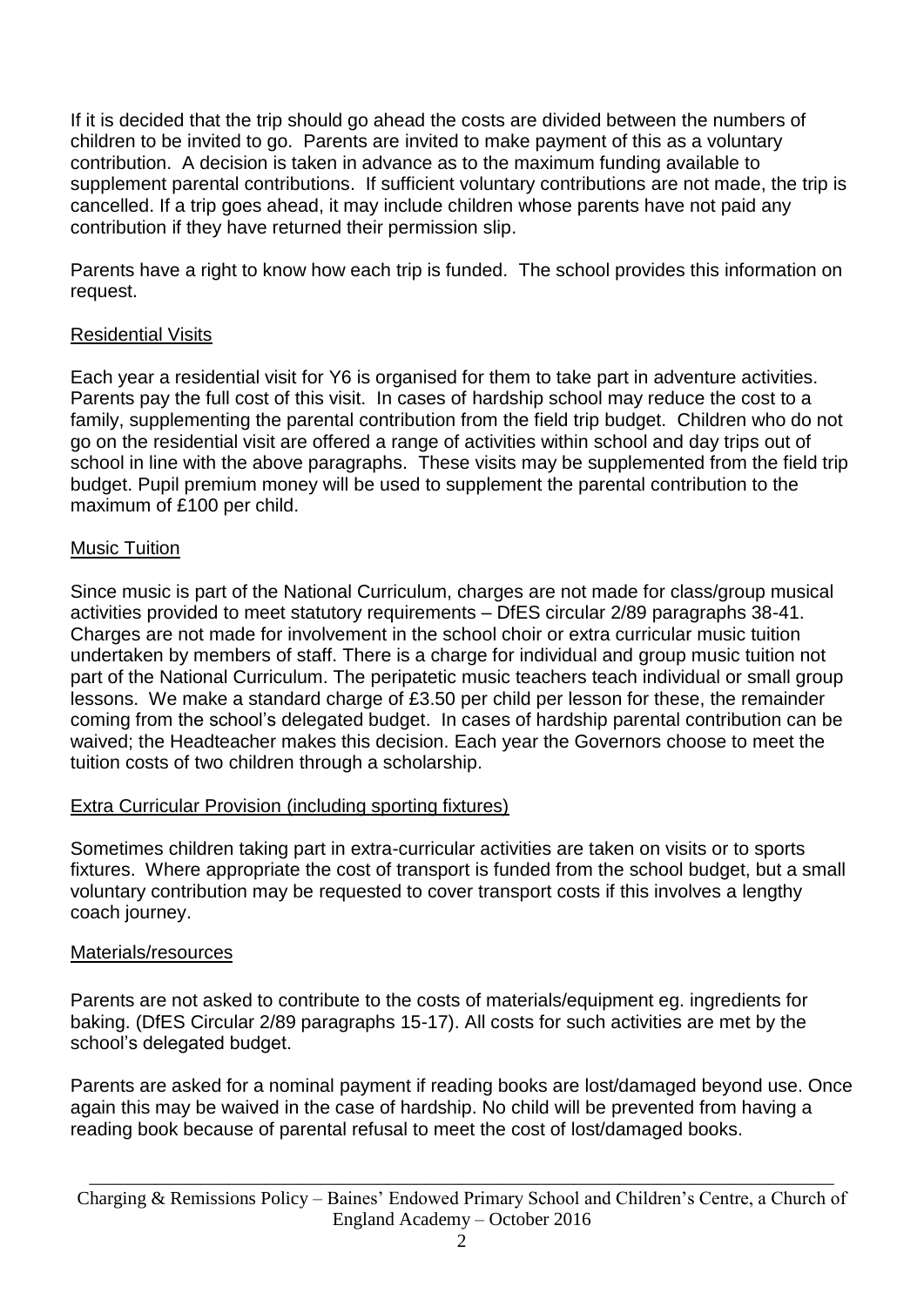#### **Childcare**

Charges are made for childcare before and after school and during the school holidays. Further information about these charges can be found in our Children's Centre Fees and Debt Policy 2015.

#### School Meals

Charges are made to cover the costs of school meals, with the exception of children in EYFS and KS1 who currently receive Universal Infant Free School Meals. There is no charge for the breakfast provided daily as this is funded by Blackpool Borough Council. Please contact the school office if you believe your child may be eligible for free school meals.

In line with the policy of Cidari Education Ltd., our Multi Academy Trust, charges may be made by the school/centre for:

- $\Box$  replacement of broken windows or fittings, defaced or damaged text books or any other damage or loss occurring as a result of pupils' poor behaviour. The academy is empowered to recover this loss and resultant costs as a civil debt.
- $\Box$  unpaid charges legally recoverable will also be recouped, together with resultant costs, as a civil debt.

#### **Monitoring and Review**

Our procedures for monitoring and reviewing the principles and procedures laid out within this policy:

- personal evaluation of procedures adopted in the light of newly issued guidance, reading or courses attended by the Educational Visits Co-ordinator, Subject Leader for Music, School Business Manager or Headteacher;
- discussion with staff as to the effectiveness of the procedures;
- discussion with children as to the effectiveness of extra or enhanced curricular experiences.
- discussion with members of governors as to the effectiveness of the policy.

#### Policy last updated October 2016.

The Charging & Remissions Policy at Baines' Endowed C of E Primary School will be reviewed and modified on a regular basis at least every two years.

It is possible to add amendments to this document prior to a review and these will be incorporated into the next issue. To add comments please complete the information on this sheet adding the date and signing where indicated.

Name of person responsible for this policy – Miss J. Snape

Policy Adopted by the Governing Body

Signed **Example 2** Date **Date Contract 2** Date **Contract 2** Only 2 Date **Contract 2** Only 2 Date **Contract 2** Only 2 Date **Contract 2** Only 2 Date **Contract 2** Only 2 Date **Contract 2** Only 2 Date **Contract 2** Only 2 Dat

Charging & Remissions Policy – Baines' Endowed Primary School and Children's Centre, a Church of England Academy – October 2016